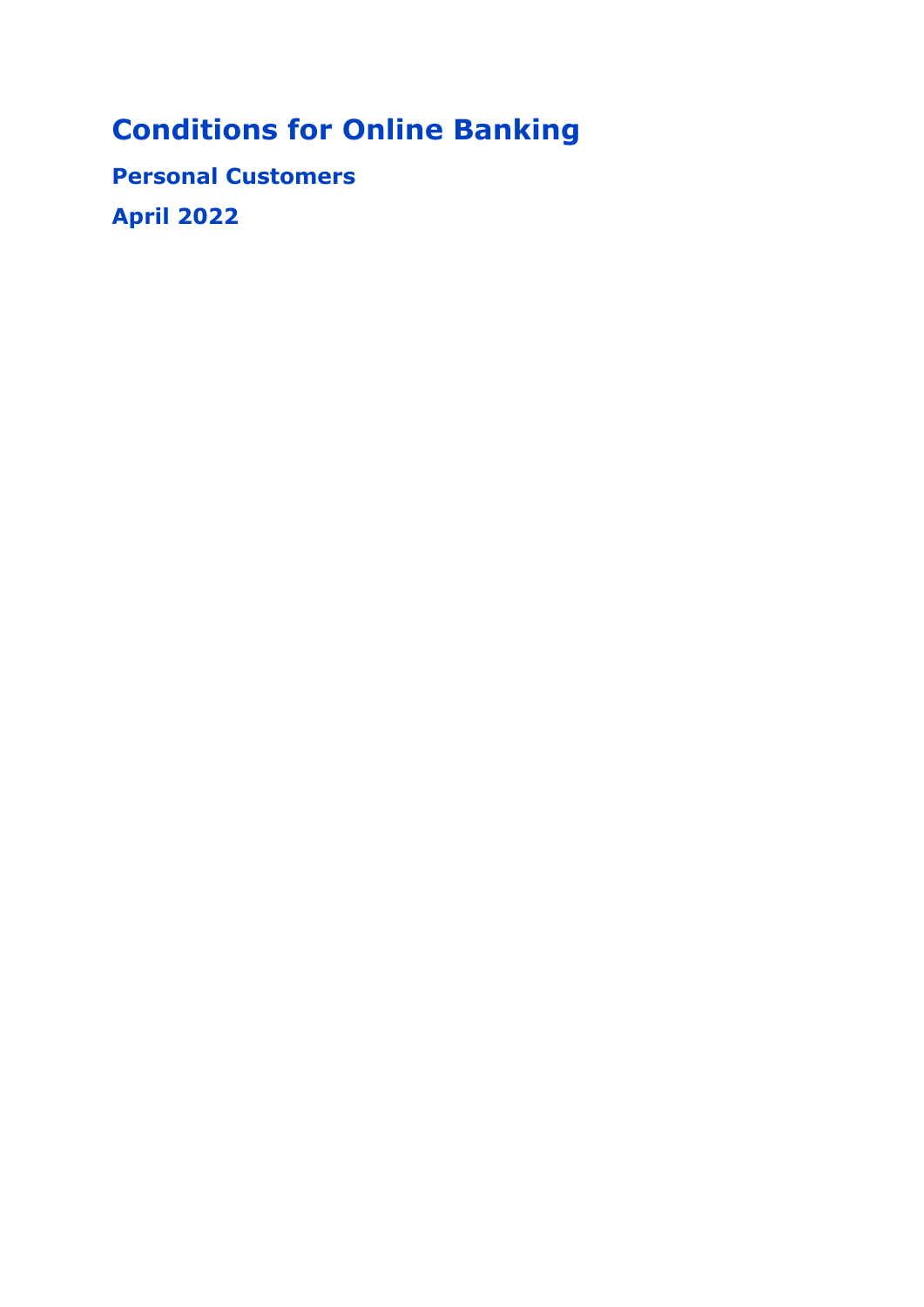# **CONTENTS**

| 1.  |  |
|-----|--|
| 2.  |  |
| 3.  |  |
| 4.  |  |
| 5.  |  |
| 6.  |  |
| 7.  |  |
| 8.  |  |
| 9.  |  |
| 10. |  |
| 11. |  |
| 12. |  |
| 13. |  |
| 14. |  |
| 15. |  |
| 16. |  |
| 17. |  |
| 18. |  |
| 19. |  |
| 20. |  |
| 21. |  |
| 22. |  |
| 23. |  |
| 24. |  |
| 25. |  |
| 26. |  |
| 27. |  |
| 28. |  |
| 29. |  |
| 30. |  |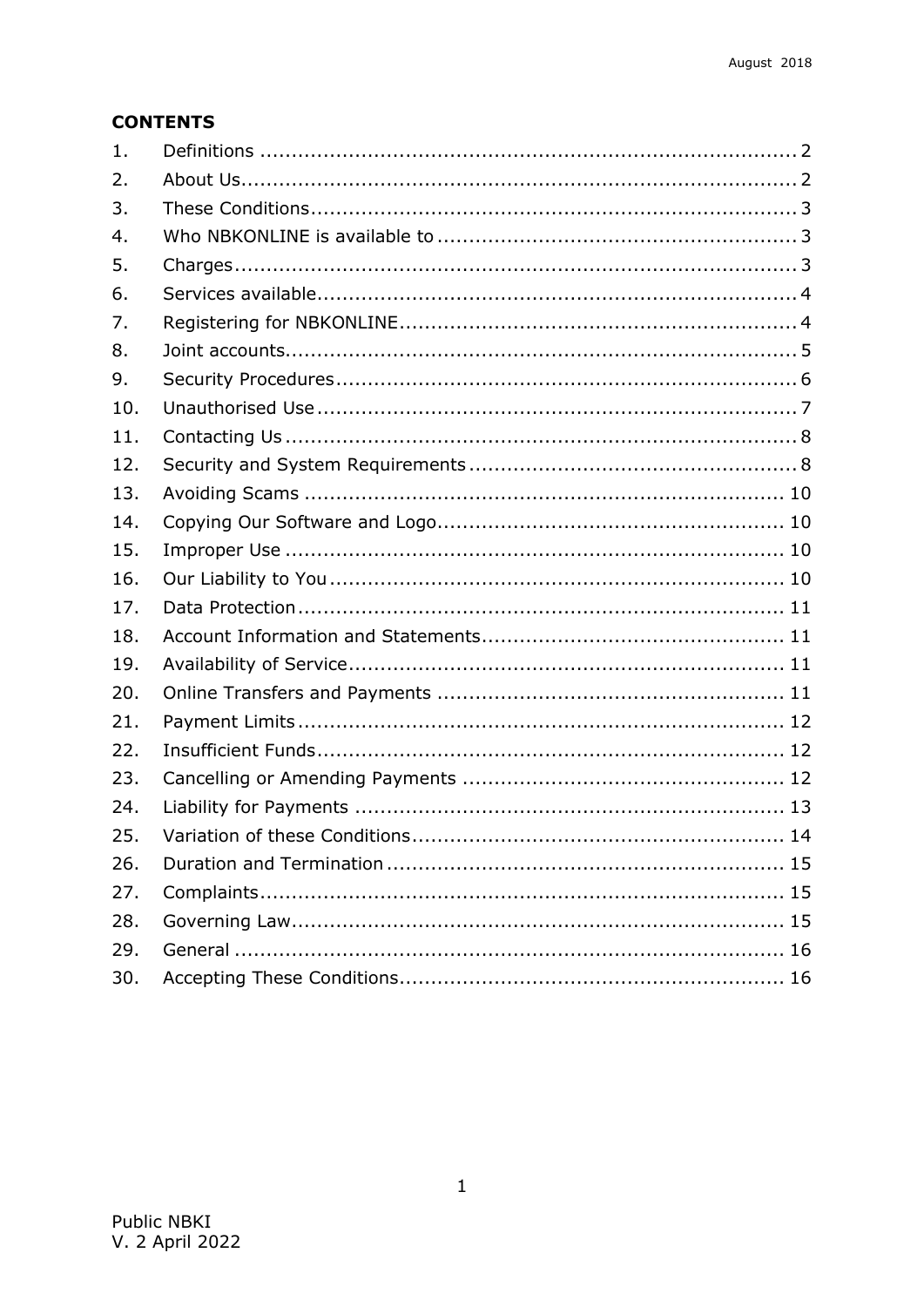# <span id="page-2-0"></span>**1. Definitions**

| "Bank"                                           | means National Bank of Kuwait (International) PLC.                                                                                                                                          |  |  |
|--------------------------------------------------|---------------------------------------------------------------------------------------------------------------------------------------------------------------------------------------------|--|--|
| "Conditions"                                     | means these "Conditions for Online Banking".                                                                                                                                                |  |  |
| "Conditions for Deposit<br>and Current Accounts" | means the most recent version of the "Conditions for<br>Deposit and Current Accounts".                                                                                                      |  |  |
| "NBK"                                            | means National Bank of Kuwait SAKP and its other<br>subsidiaries.                                                                                                                           |  |  |
| "NBKI"                                           | means National Bank of Kuwait (International) PLC.                                                                                                                                          |  |  |
| "NBKONLINE"                                      | means the computer controlled electronic banking and<br>financial services system of NBKI and any electronic<br>banking or financial service operated and made<br>available by NBKI to you. |  |  |
| "Personal Customer"                              | means natural person acting in their own name whether<br>for private purposes or for business purposes i.e. the<br>pursuit of a trade, occupation or profession.                            |  |  |
| "UK"                                             | means the United Kingdom of Great Britain.                                                                                                                                                  |  |  |
| "we/our/us"                                      | means National Bank of Kuwait (International) PLC.                                                                                                                                          |  |  |
| "Website"                                        | means https://nbk.com/london or any other website we<br>set up.                                                                                                                             |  |  |
| "you/your/yours"                                 | the Personal Customer who<br>signs<br>means<br><b>up</b><br>to<br>NBKONLINE.                                                                                                                |  |  |

## <span id="page-2-1"></span>**2. About Us**

- 2.1. NBKI is a wholly owned subsidiary of NBK registered in England and Wales with company number 2773743. Its main operations are based in London, UK.
- 2.2. Our main business is the provision of financial and payment services and we are authorised by the Prudential Regulation Authority and regulated by the Financial Conduct Authority and the Prudential Regulation Authority with firm number 171532.
- 2.3. Our address for the purpose of these Conditions is NBK House, 13 George Street, London, W1U 3QJ, UK.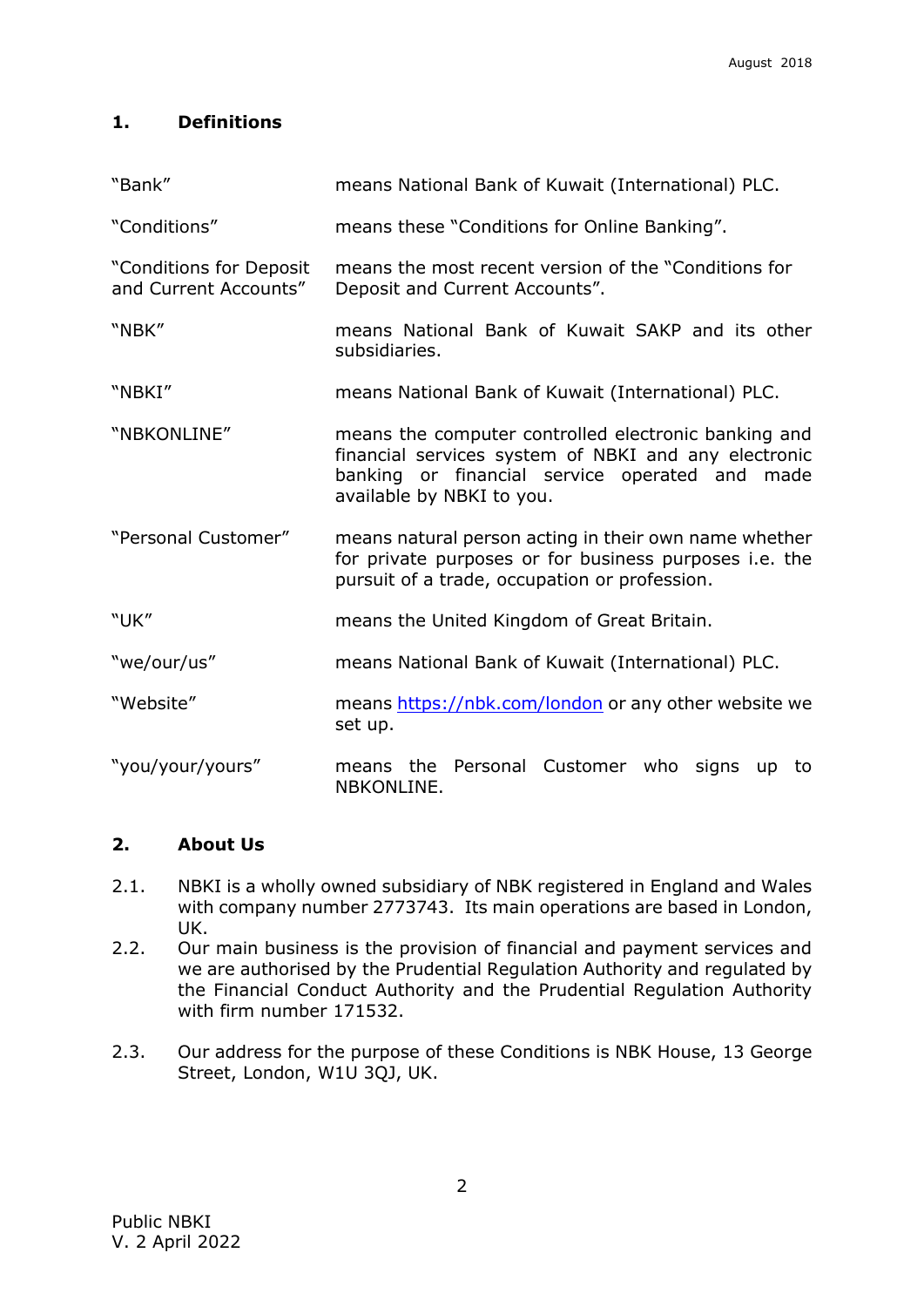## <span id="page-3-0"></span>**3. These Conditions**

- 3.1. These Conditions apply to your use of NBKONLINE. Your current or deposit accounts will continue to be subject to the Conditions for Deposit and Current Accounts. In the unlikely event that there is a conflict between these Conditions and the Conditions for Deposit and Current Accounts, the Conditions for Deposit and Current Accounts will prevail.
- 3.2. You can print or download a copy of these Conditions and we recommend that you do.
- 3.3. You can view the most current version of these Conditions at any time by logging into NBKONLINE.
- 3.4. These Conditions include practical instructions which you must observe and other recommendations on how to use NBKONLINE. If you do not comply with the instructions or recommendations you may incur (or become liable for) a loss.
- 3.5. Please read our Customer Privacy Notice and Website Privacy Notice. These explain how we will use your personal information and give details about how we use cookies. The privacy notices are available on the Website.

#### <span id="page-3-1"></span>**4. Who NBKONLINE is available to**

4.1. NBKONLINE is available to Personal Customers using a computer, mobile phone, tablet or other such device.

#### <span id="page-3-2"></span>**5. Charges**

- 5.1. We reserve the right to charge for NBKONLINE but will only do so once we have given you at least two months' notice and have updated our Tariff on the Website.
- 5.2. Bank charges will apply to all payments effected by way of NBKONLINE (except transfers to other NBKI accounts). For each payment you instruct us to make we must send the full amount requested; you cannot have charges deducted from the amount transferred. Those charges will be debited separately from your payment account.
- 5.3. The applicable charges are set out in our Tariff, which is available from your account officer, the NBKI branch or on our Website [\(https://www.nbk.com/london/services-and-support/Fee-Charges-and-](https://www.nbk.com/london/services-and-support/Fee-Charges-and-Regulatory-/fees-and-charges.html)[Regulatory-/fees-and-charges.html\)](https://www.nbk.com/london/services-and-support/Fee-Charges-and-Regulatory-/fees-and-charges.html).
- 5.4. You will be responsible for any charges your internet service provider makes for your use of the internet.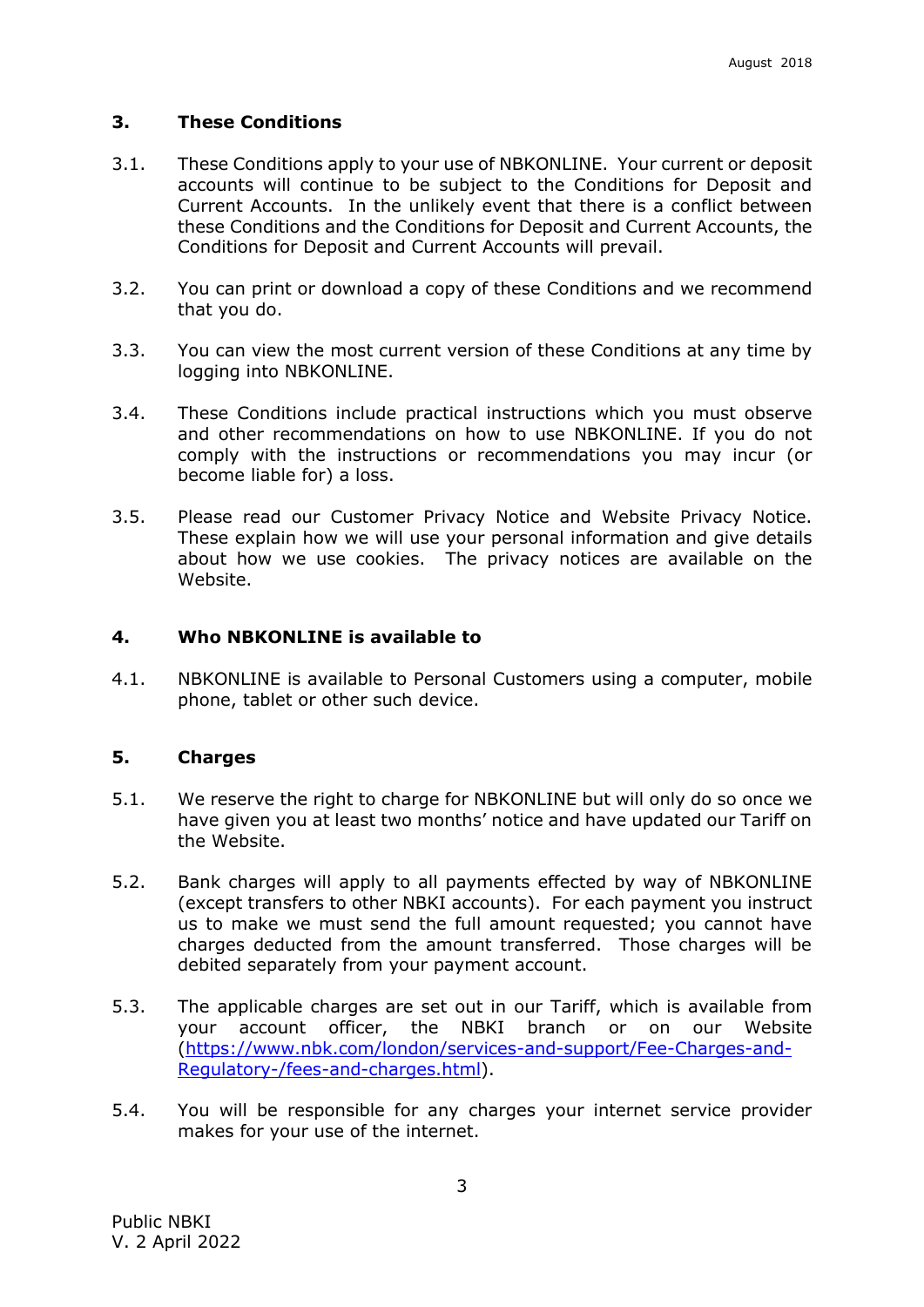#### <span id="page-4-0"></span>**6. Services available**

- 6.1. You can use NBKONLINE to:
	- $6.1.1$ Transfer funds between your accounts at NBKI in the same currency;
	- $6.1.2.$ Transfer funds between your accounts at NBKI in different currencies;
	- $6.1.3.$ Pay funds from your NBKI account to another NBKI account holder;
	- Pay funds from your NBKI account to any account at any of the NBK  $6.1.4$ offices available on the drop down list;
	- $6.1.5.$ Pay sterling funds from your NBKI account to any account at another bank within the UK;
	- $6.1.6.$ View the balance of any deposit, current or loan accounts you may have with NBKI;
	- $6.1.7$ View transactions on your NBKI accounts going back six years; and
	- $6.1.8$ Change your passwords, e-mail address or your security question and answer.
- 6.2. You should note that NBKONLINE is not a real time online banking system. It is not directly linked to your accounts, but it is updated at regular intervals. There are several consequences of this:
	- $6.2.1.$ Account balances shown may not reflect very recent transactions;
	- $6.2.2.$ Instructions received from you are channelled through staff, which means that payments will only be made during our normal office hours and will be subject to certain cut off times; and
	- $6.2.3.$ We may need to verify your instructions before carrying them out, for example we may call you for confirmation of your instructions.
	- $6.2.4$ We are not able to participate in the "Open Banking" standards as set up by the Competition and Markets Authority. This means we cannot give access to account information service providers or payment initiation service providers as such services require direct access to your accounts.

#### <span id="page-4-1"></span>**7. Registering for NBKONLINE**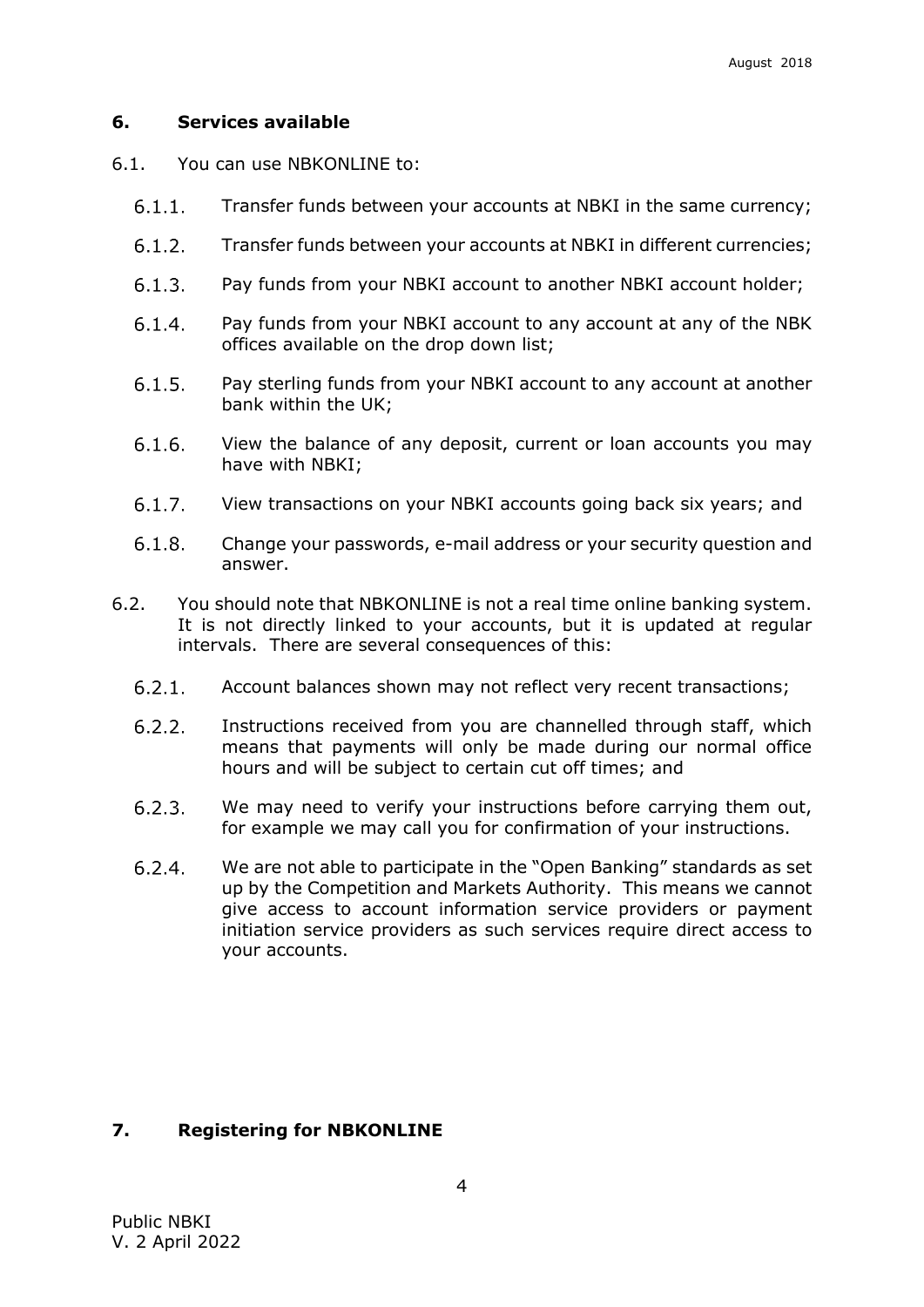- 7.1. To register for and use NBKONLINE personal customers must:
	- $7.1.1$ Have access to a computer equipped with a modem or router and supported browser, or a suitable mobile telephone, tablet or other such device with internet access and equipped with effective security software;
	- $7.1.2.$ Visit [https://www.nbki.com](https://www.nbki.com/) to set up an ID, password and a security question (you will need this information each time you log on to NBKONLINE);
	- $7.1.3$ Visit the NBKI branch or any branch in Kuwait to activate your ID and password. You must provide staff in the branch staff with a valid passport or other acceptable identification (such as your Civil ID card) and sign an application form; and
	- $7.1.4.$ Set up a transaction password to make payments and transfers.
- 7.2. We may need to retain a copy of the documents provided for identification purposes.
- 7.3. If you disable your ID you will have to visit the NBKI branch or any branch in Kuwait to ask for this to be reissued.
- 7.4. If you forget your ID (or are locked out after three consecutive failed attempts to log on or cannot provide the personal details or the correct answer to your security question) you must visit the NBKI branch or any branch in Kuwait to sign a replacement request form. If everything is in order we will send you a security printed letter reissuing your ID, with an acknowledgment letter to return.

## <span id="page-5-0"></span>**8. Joint accounts**

- 8.1. Any joint account holder can register for NBKONLINE.
- 8.2. When you visit the NBKI branch or any branch in Kuwait to activate your ID and password, you must complete an authorisation form signed by all of the account holders.
- 8.3. The ID and passwords must only be used by the user they have been given to. Users must not disclose their ID to anyone other than us. Passwords must not be disclosed to anyone, not even our staff.
- 8.4. As joint account holders you are each liable for any debits made using NBKONLINE. It is not possible for us to process payments or transfers on dual signature accounts.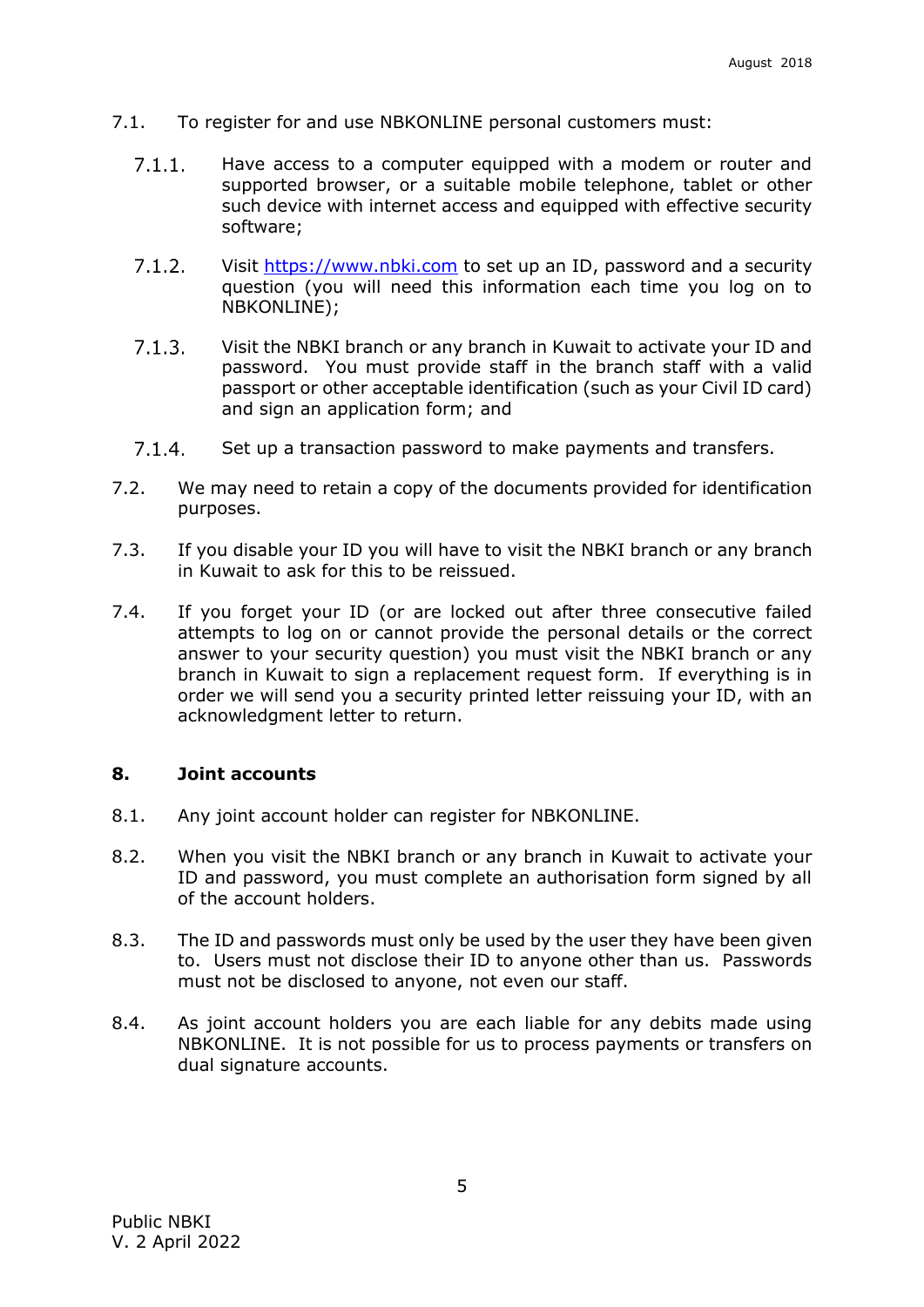## <span id="page-6-0"></span>**9. Security Procedures**

9.1. You must at all times comply with the security and operational instructions set out in this document.

## *ID and Password*

- 9.2. The following requirements apply to your ID and password:
	- $9.2.1.$ You are responsible for protecting your ID and password (and any other access security codes). You must keep your ID and password secret at all times, except you are permitted to divulge your ID to us (though not your password).
	- $9.2.2.$ Failure to protect your ID and password may allow unauthorised persons to access your personal and banking information and to make payments from your account.
	- $9.2.3.$ You will be responsible for any account debits or disclosure of information which occur as the result of you disclosing to another person, or failing to take all reasonable steps to keep secret, your ID and/or password.
	- $9.2.4.$ The prohibition from disclosing your ID and password applies to each joint account holder.
	- $9.2.5.$ You must take action to disable your ID or change your password immediately (and notify us as quickly as possible) if you know or suspect that your ID or password may have become known to or used by an unauthorised person. You must change your password immediately if we ask you to.
	- $9.2.6$ We encourage customers to commit their ID and password to memory, but if this is difficult and you need to make a record you must not write them down in any way which will identify them as an ID or password. If we provide you with a new ID or password you must destroy the security printed letter.
	- $9.2.7$ You will be liable for any losses which come about as the result of not following these instructions.

#### *Transaction password*

- 9.3. All NBKONLINE customers must set up a transaction password. This will be used by customers to make payments or transfers.
- 9.4. You should ensure your transaction password is not one that you have used previously for NBKONLINE or another online service. It must be abstract and nothing too obvious (e.g. date of birth) and must also be different from both your ID and your password.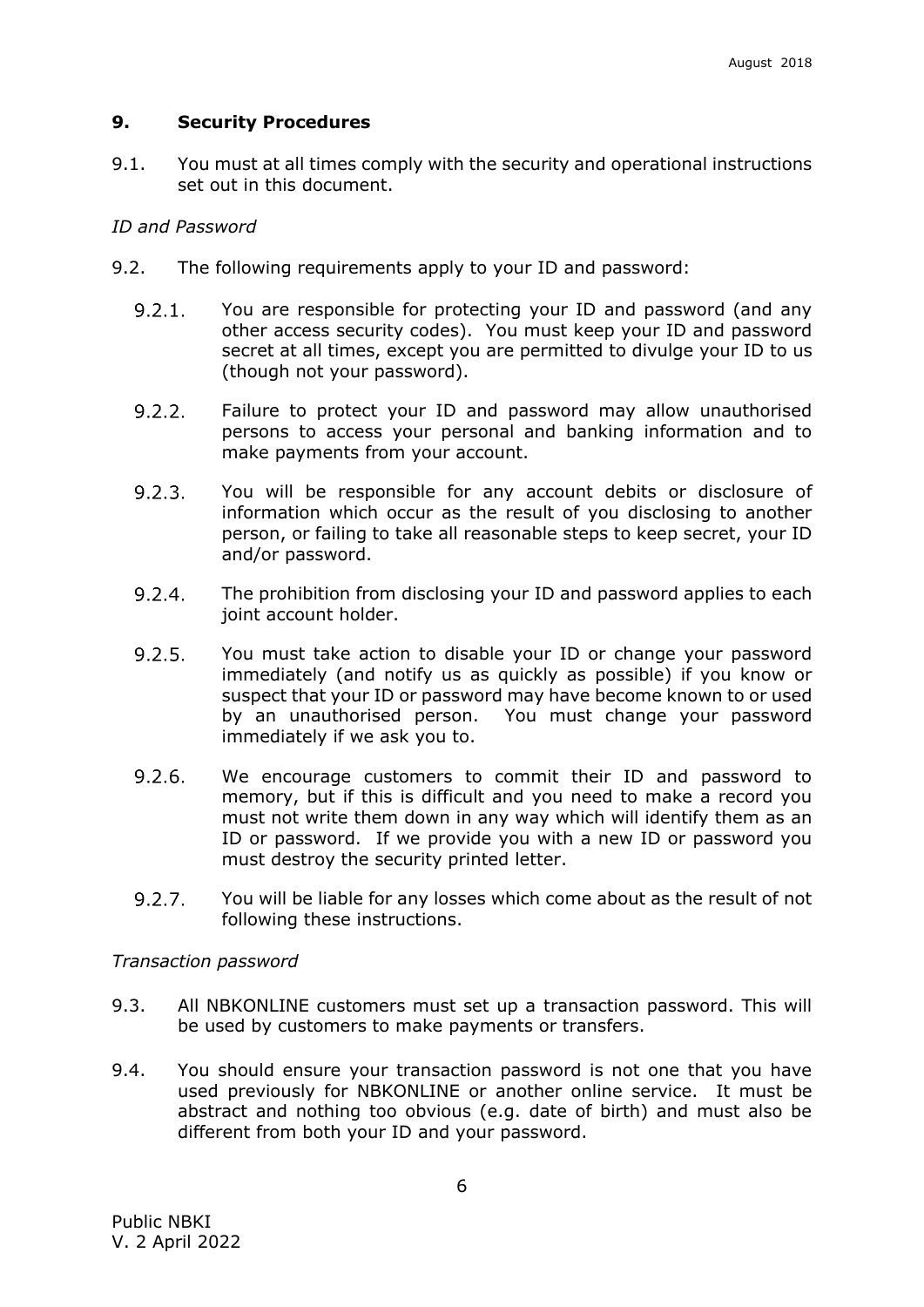9.5. If you forget your transaction password or enter an incorrect transaction password three times consecutively you will be unable to make payments or transfers and will have to visit the NBKI branch or any branch in Kuwait in order to request a replacement transaction password.

#### <span id="page-7-0"></span>**10. Unauthorised Use**

- 10.1. You should not disclose your ID and passwords to anyone else.
- 10.2. If you do disclose your ID and passwords to someone and transactions are performed by that person you will be liable for those transactions.
- 10.3. If you know (or suspect) that someone knows your ID or passwords or has tried to access your account(s) you must immediately:
	- $10.3.1$ Change your passwords; and
	- $10.3.2$ Contact us so we can disable your ID, see Condition 11 for contact details.
- 10.4. We will not be liable for any transactions processed before we were informed or which occurred after we were informed but before we, acting with due diligence, were unable to cancel or recall such transaction.
- 10.5. The requirement in Condition 10.3 to inform us immediately includes situations where you have written down or kept a record of your ID or passwords and this information has been lost or stolen, or you believe that these may have been seen or copied by another person.
- 10.6. You must inform us immediately about any NBKONLINE access or transaction which you have not authorised.
- 10.7. You will need to assist us (and the police if necessary) with any investigation into actual or suspected misuse of your ID or passwords.
- 10.8. If we have reason to suspect that your ID or passwords are being used without authorisation, or that you have failed to observe the requirements of these Conditions, we may suspend your access to NBKONLINE.
- 10.9. NBKI will not request from you any NBKONLINE information, or banking or other personal data, except in the circumstances envisaged by these Conditions. If you are contacted by anyone requesting such information please do not respond but inform NBKI immediately.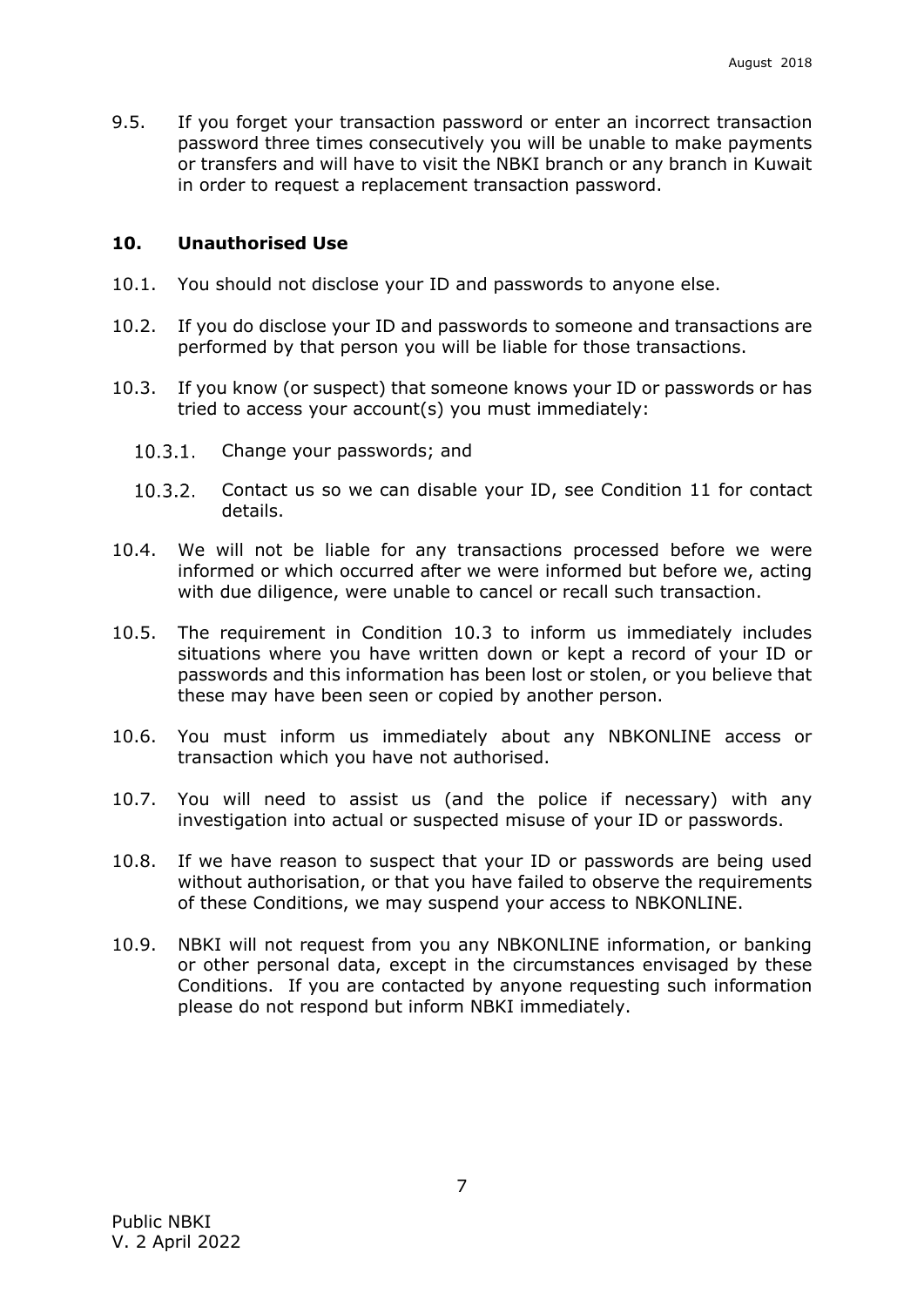## <span id="page-8-0"></span>**11. Contacting Us**

11.1. We recommend you contact us by telephone. Our main telephone numbers are:

London: +44 20 7224 2277

- 11.2. Account officers are normally available to help you from 9.30 a.m. to 4.30 p.m. on working days (which are Monday through Friday, excluding local public holidays). If it is outside NBKONLINE service hours please send us a fax or e-mail (for security reasons please do not include any passwords) and then call in at the NBKI branch or follow up with a telephone call early the next working day.
- 11.3. Our general email addresses are:

London: [info@nbki.com](mailto:info@nbki.com)

11.4. Our general fax numbers are:

London: +44 20 7224 2101 or +44 20 7486 3877

11.5. In order to ensure a positive identification our support staff will have to ask you a few questions before proceeding with your enquiry. For security reasons please provide only the minimum information necessary for our staff to handle your enquiry efficiently.

## <span id="page-8-1"></span>**12. Security and System Requirements**

- 12.1. NBKONLINE is secure provided that you take care. Failure to follow this Condition 12 could result in losses for which we will not be liable.
- 12.2. Observe all security procedures recommended by the suppliers of the computer, mobile phone, tablet or other such device you use to access NBKONLINE.
- 12.3. Maintain the security of the computer, mobile phone, tablet or device by using up to date anti-virus and anti-spyware software and also firewall and security patches.
- 12.4. Always access NBKONLINE directly by using the website address and not by any link. In particular never access NBKONLINE from a device connected to a local area network (LAN) or from a public internet facility which might not provide full security.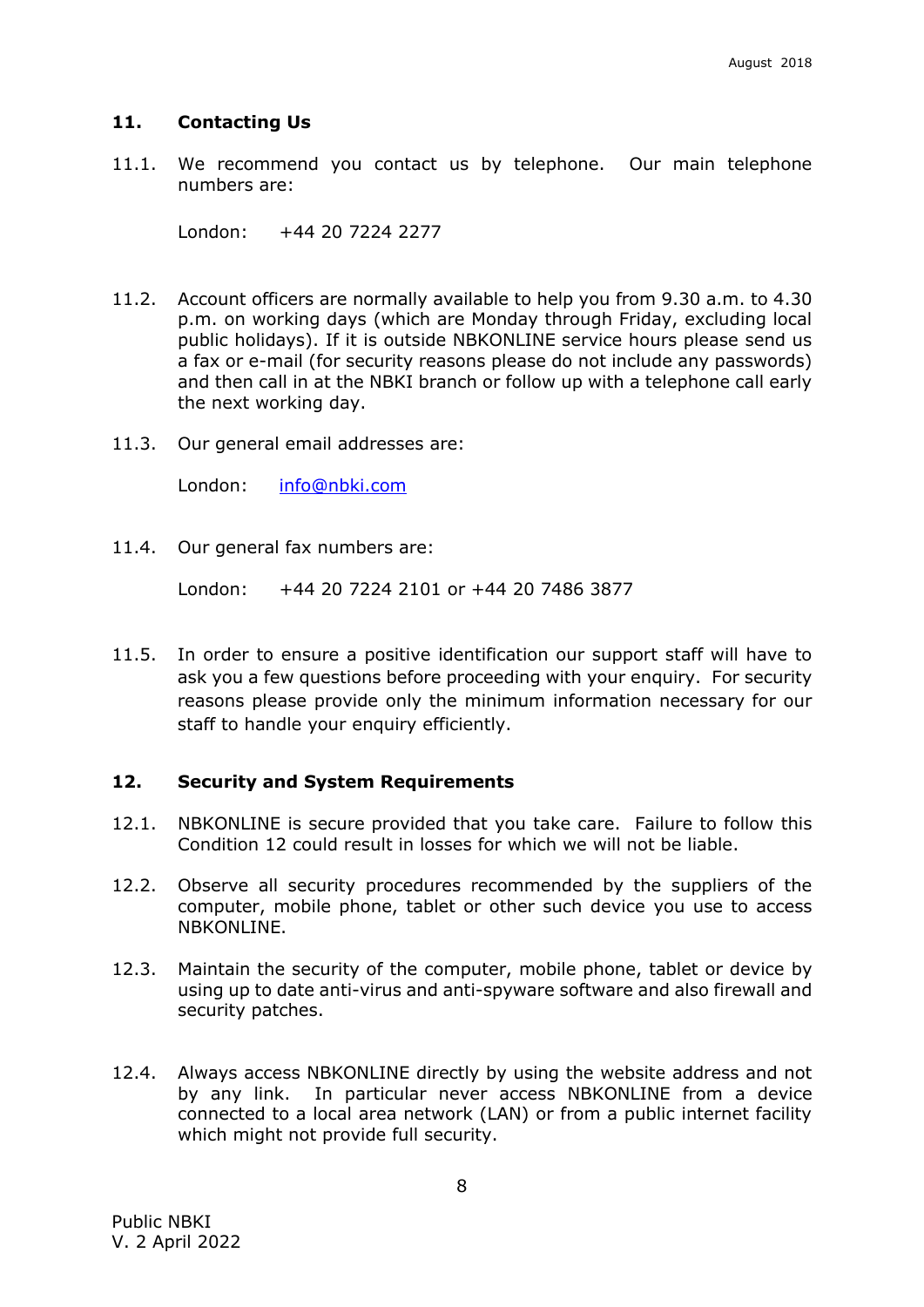- 12.5. Never use automatic password saving software to save your passwords for future use.
- 12.6. Make sure no one else can see your ID or passwords when you are using them.
- 12.7. Once you have logged on do not leave the device you are using unattended (or let anyone else use it) until you have logged off. Log off as soon as you have finished using NBKONLINE.
- 12.8. Log off after every NBKONLINE session (the screen will indicate that you have logged off successfully) and then close your browser to ensure confidentiality.
- 12.9. If there is no activity for more than five minutes during a session you will be automatically logged out. To regain access you will have to log in again.
- 12.10. Recommended browsers and minimum requirements for using NBKONLINE are:

| <b>Browsers</b>             | PC Windows 10   | <b>MAC OS 10</b> |
|-----------------------------|-----------------|------------------|
| Microsoft Internet Explorer | 10.0 and higher | 10.0 and higher  |
| Cookie Support              | Required        | Required         |
| JavaScript Support          | Required        | Required         |
| Firefox                     | 40.0 and higher | 40.0 and higher  |
| Google Chrome               | 40.0 and higher | 40.0 and higher  |

- 12.11. You are responsible for compliance with any laws or regulations applying to, or restricting, use of the service from locations outside the UK.
- 12.12. We are not obliged to monitor your compliance with these Conditions and the recommendations contained within them.
- 12.13. For more information on security you should visit

<https://www.financialfraudaction.org.uk/>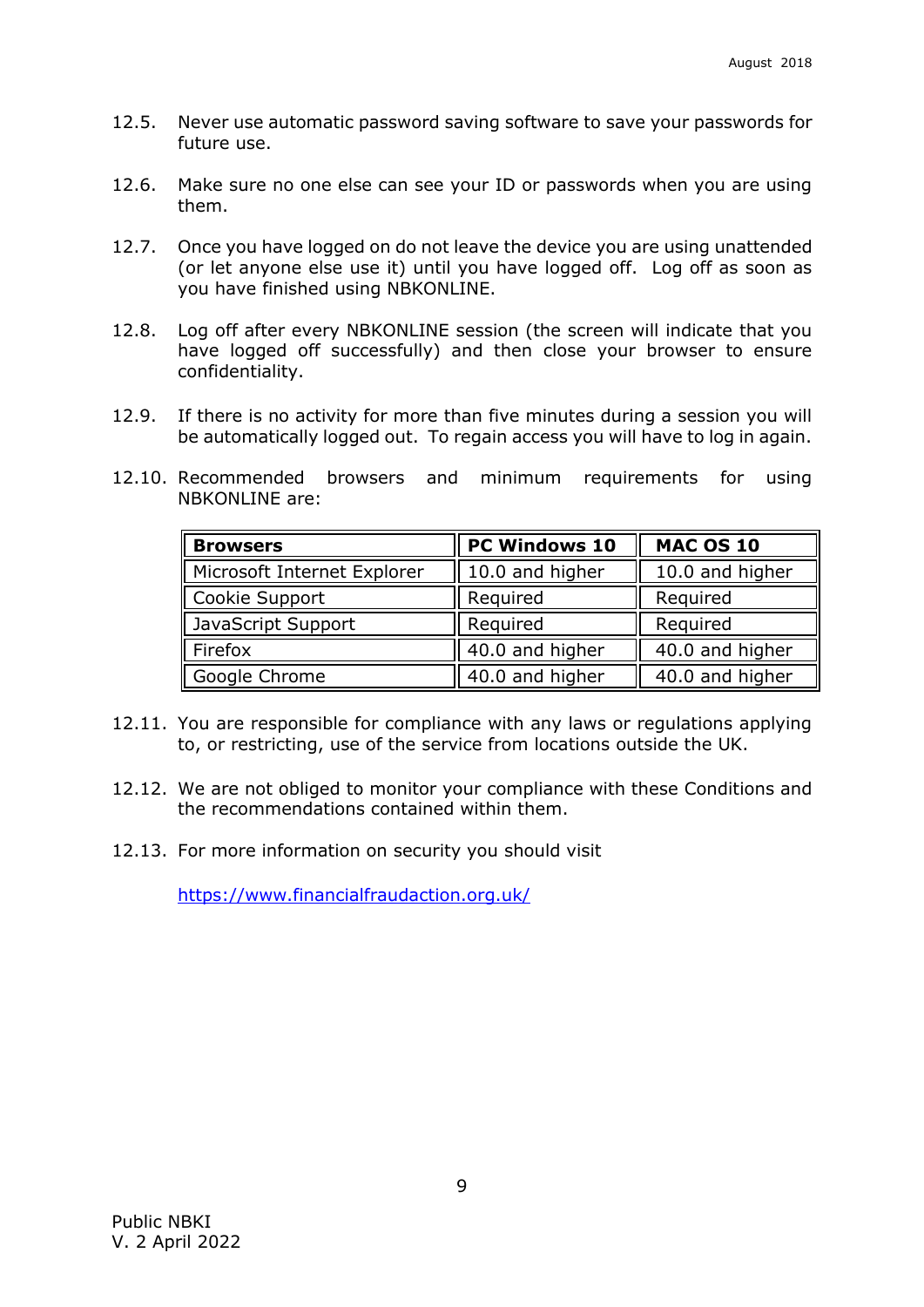## <span id="page-10-0"></span>**13. Avoiding Scams**

- 13.1. You should be very careful about any email you receive asking for personal or account information. Ignore it unless you know and trust the sender.
- 13.2. You should also be careful about opening incoming e-mails from senders unknown to you and do not open any e-mail attachments if you have any doubts. They can contain malware (harmful software).
	- 13.3. If you think you have received a scam email it would be helpful if you forwarded it us at [nbkiservicedesk@nbki.com](mailto:nbkiservicedesk@nbki.com) so we can check whether there is any linkage to NBKONLINE and any potential security problem.

#### <span id="page-10-1"></span>**14. Copying Our Software and Logo**

- 14.1. You must not copy or transfer any NBKONLINE software or permit anyone else to access or copy it.
- <span id="page-10-2"></span>14.2. You must not copy or transfer our logo or permit anyone else to do so.

#### **15. Improper Use**

- 15.1. You must not use NBKONLINE for any unlawful or improper purpose.
- 15.2. If you act fraudulently you will be responsible (and liable) for all resulting losses on your account and for any other loss (direct or indirect) incurred by any party.

#### <span id="page-10-3"></span>**16. Our Liability to You**

- 16.1. The circumstances when we may be liable to you are set out in the Conditions for Deposits and Current Accounts. Those circumstances apply equally to the use of NBKONLINE.
- 16.2. NBKI will make reasonable efforts to ensure NBKONLINE is operational and reliable and that the risk of a malfunction, which might result in detriment to a user, is minimised.
- 16.3. Please note that we may need to withdraw NBKONLINE temporarily for necessary maintenance. We will not be liable for any loss arising because of any such temporary withdrawal, or any loss caused by other circumstances beyond our reasonable control.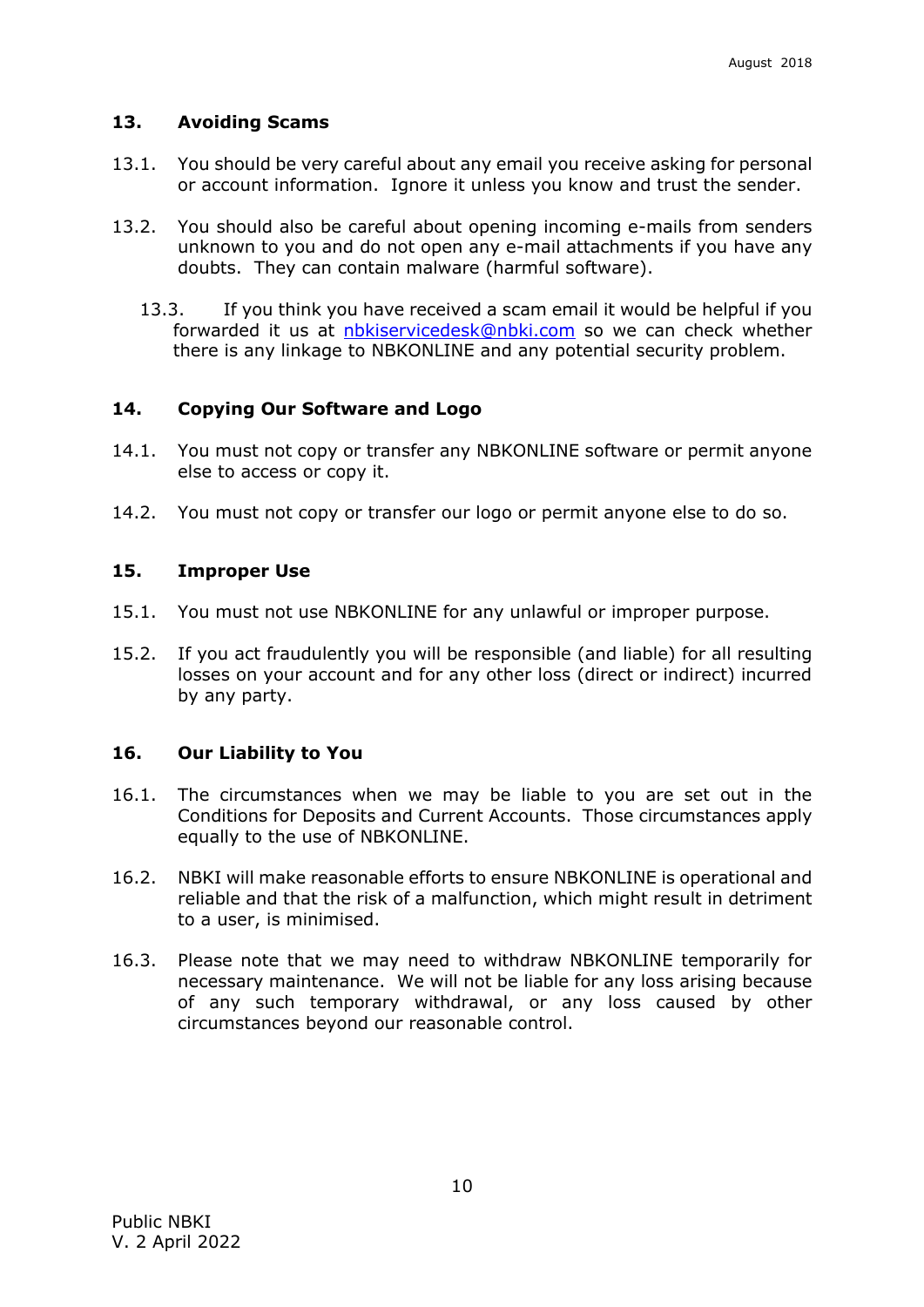## <span id="page-11-0"></span>**17. Data Protection**

- 17.1. We will take care to ensure that your information is held securely and is processed lawfully. Details of how we process your personal information (personal data) are set out in the privacy notices on the Website.
- 17.2. We will retain a copy of these Conditions accepted by you and will be able to provide you with a copy (in durable form) at any time while you are registered and then for six years following cancellation.

#### <span id="page-11-1"></span>**18. Account Information and Statements**

- 18.1. We will make reasonable efforts to ensure that the account activity information available from NBKONLINE is reliable. However, your attention is drawn to Condition 6.2 above, which makes it clear that NBKONLINE is not a "realtime" system.
- 18.2. Your regular account statements will include an adequate description of all your NBKONLINE transactions.

#### <span id="page-11-2"></span>**19. Availability of Service**

- 19.1. NBKONLINE is available continuously, except during necessary system maintenance and upgrades. When these occur a message will be displayed when you log on.
- 19.2. If you require support for NBKONLINE please contact your usual account officer or our NBKI branch. Our telephone numbers and normal office hours are set out in Condition 11.

#### <span id="page-11-3"></span>**20. Online Transfers and Payments**

- 20.1. You can transfer funds between your NBKI accounts.
- 20.2. You can transfer funds between your NBKI accounts in different currencies. Our retail exchange rate at the time the transaction is processed will apply and you will be asked to accept this rate when submitting the payment order.
- 20.3. You can make payments to any account that has been set up as a payment beneficiary on your account. Your payment beneficiaries will appear in a drop down list.
- 20.4. You can make payments either for immediate effect or for a future date or request a series of forward dated payments.
- 20.5. You can make sterling payments to any account at any bank in the UK.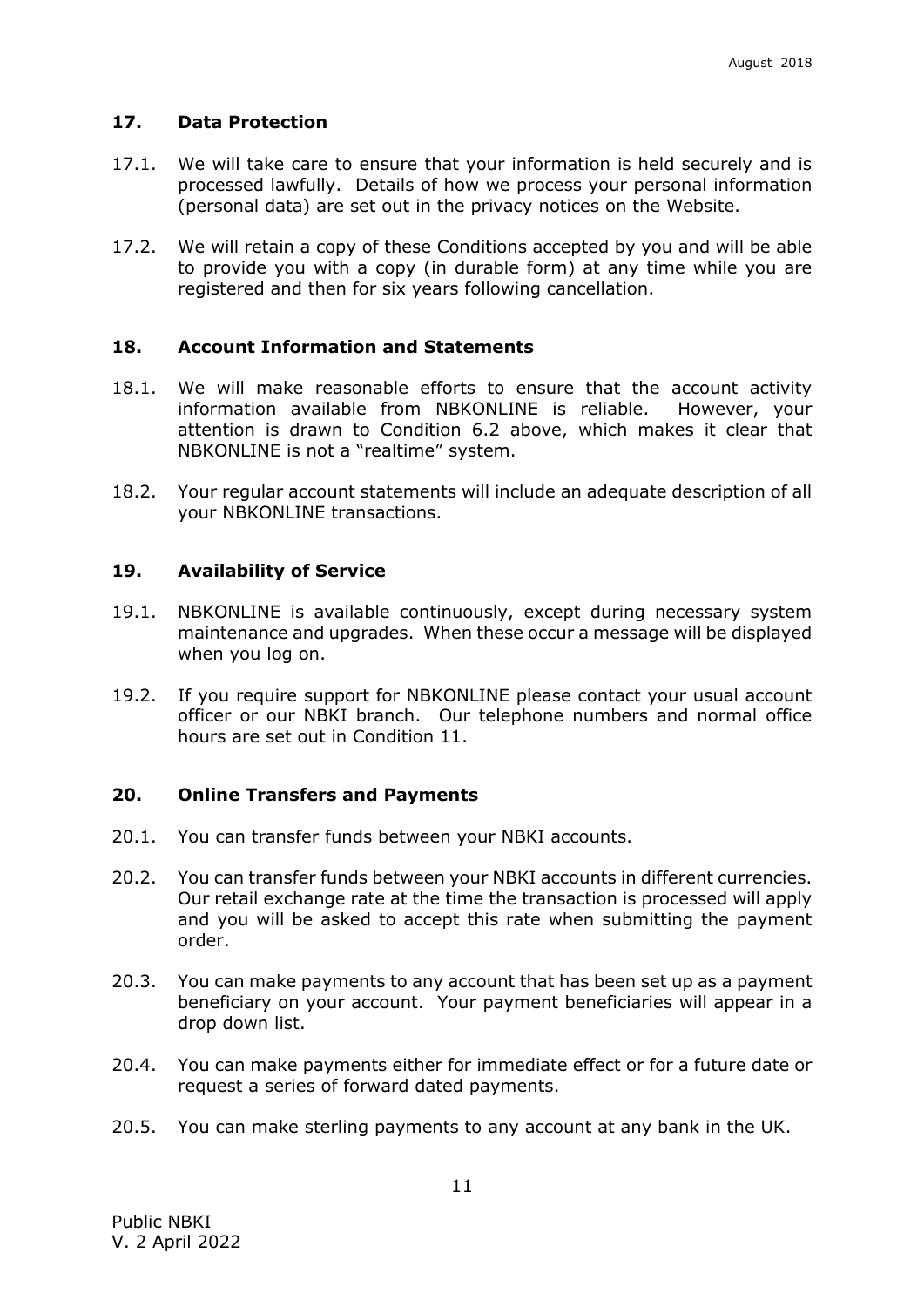- 20.6. NBKONLINE payments submitted before 3:30 p.m. (London time) on a bank business day are processed on the same day. NBKONLINE payments submitted later than 3:30 p.m. (London time) or on a non-bank business day are processed on the next bank business day.
- 20.7. The charges for payments are set out under "Fees and Charges" on the Website.

#### <span id="page-12-0"></span>**21. Payment Limits**

- 21.1. We will set a minimum amount for payments and this will be displayed on the screen.
- 21.2. We will also set a maximum amount for each payment; this amount will also be the total amount for all payments which can be made within any calendar month.
- <span id="page-12-1"></span>21.3. The limits in Conditions 21.1 and 21.2 can be changed at our discretion.

#### **22. Insufficient Funds**

- 22.1. Subject to Condition 22.2, we will only permit a payment if there are sufficient funds in the account at the time of processing (including available credit under any authorised overdraft facility) to cover the payment plus charges. If you do not have sufficient available funds, or if the payment would exceed an overdraft limit, we will not process the transaction. We will inform you accordingly.
- 22.2. We may make a payment even if there are insufficient funds if we, at our discretion, decide to permit the payment because in our judgement it is in your interest for the payment to be made or because we know that funds to be credited to your account have been received late in the day or are in the course of transmission or clearing.

#### <span id="page-12-2"></span>**23. Cancelling or Amending Payments**

- 23.1. Payment can be cancelled or amended on the screen before the payment is submitted for processing.
- 23.2. You can ask us to cancel or amend a payment after the payment has been submitted for processing and we will make reasonable efforts to achieve this, but it may not be possible to do so.
- 23.3. To cancel or amend a pending payment you must contact us promptly and provide the payment confirmation number and the beneficiary account details and the amount. If the funds have not yet been paid we will try to stop the payment.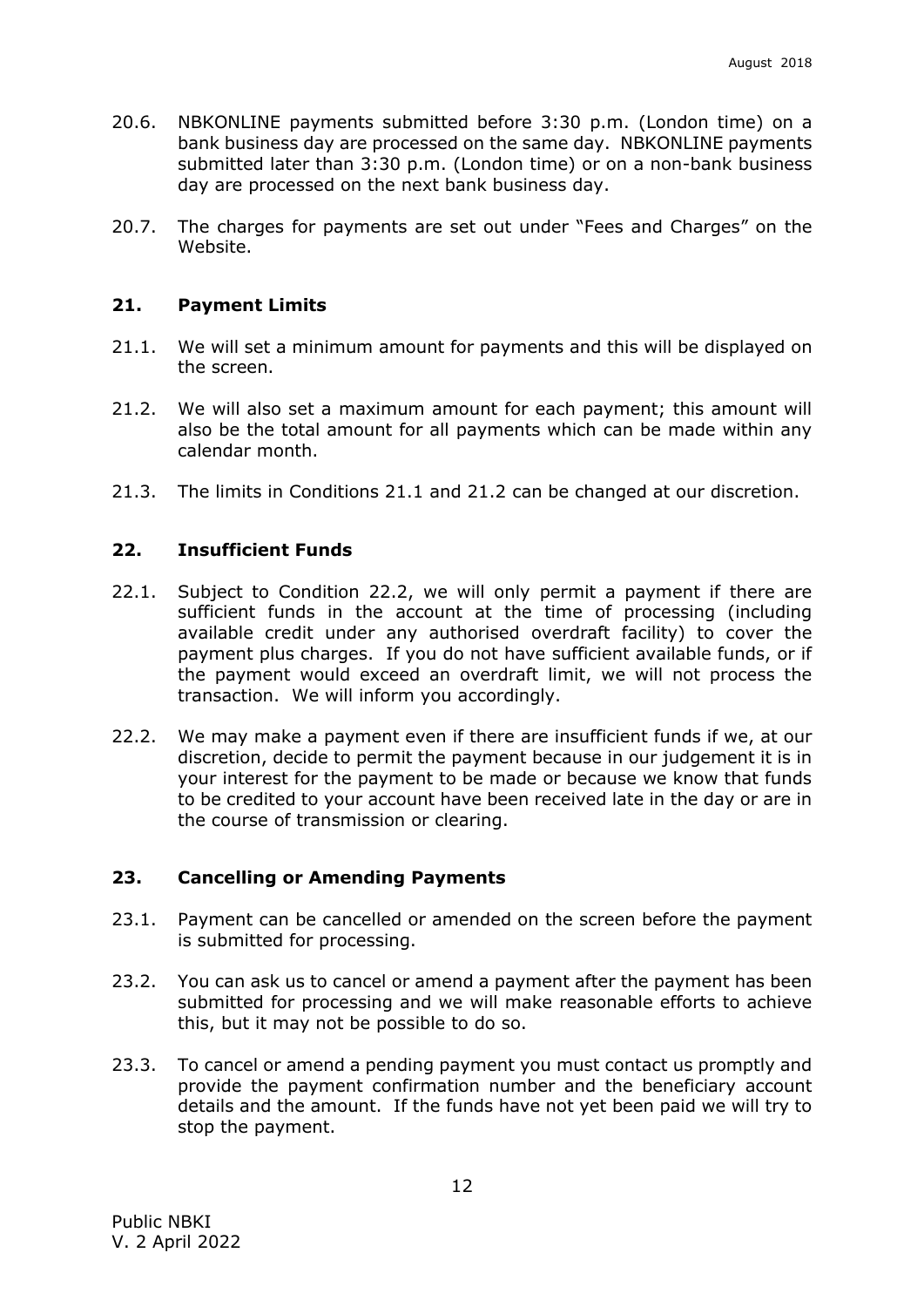- 23.4. If the funds have left the bank we may be able to stop payment, but we cannot guarantee that the payment will be stopped. You will be liable for any costs we incur.
- 23.5. We will not be liable for any loss you suffer if payment cannot be stopped or amended.

## <span id="page-13-0"></span>**24. Liability for Payments**

- 24.1. If we do or do not do something because the law requires this, neither we nor any of our officers, directors, employees or agents will be liable to you.
- 24.2. We may process all authorised payments without any further reference to you or written confirmation from you.
- 24.3. We will have no liability to you for the consequences of errors, omissions or incompleteness in your payment orders or other instructions. This includes where a payment cannot be made, or is delayed while we seek the correct information from you. We are willing to make a reasonable effort to stop or recover any payment made on erroneous instructions, but we may charge you any costs incurred.
- 24.4. We do not undertake to check that your payment instructions are correct, or to verify that an IBAN or other identifiers for a beneficiary provided by you are correct.
- 24.5. We will have no liability for any failure in executing your payment instructions if such failure is compelled by applicable law or is the result of abnormal or unforeseeable circumstances outside our control and where (allowing for every reasonable effort on our part) the consequences could not have been anticipated or avoided.
- 24.6. Payments which are authorised will be valid unless you have notified us of actual or possible unauthorised use and we have had reasonable opportunity to act on such notification.
- 24.7. If you claim that a payment has not been authorised by you, we will take steps to investigate it immediately. If we disagree with you, we must prove that the payment was authenticated correctly.
- 24.8. If you claim that a payment or direct debit has not been executed or has been executed incorrectly, we will take steps to trace it immediately.
- 24.9. We may refuse to process any payment where this is necessary to protect us or others from financial loss or other harm. We will, if the law permits, inform you that we have not made the payment and why.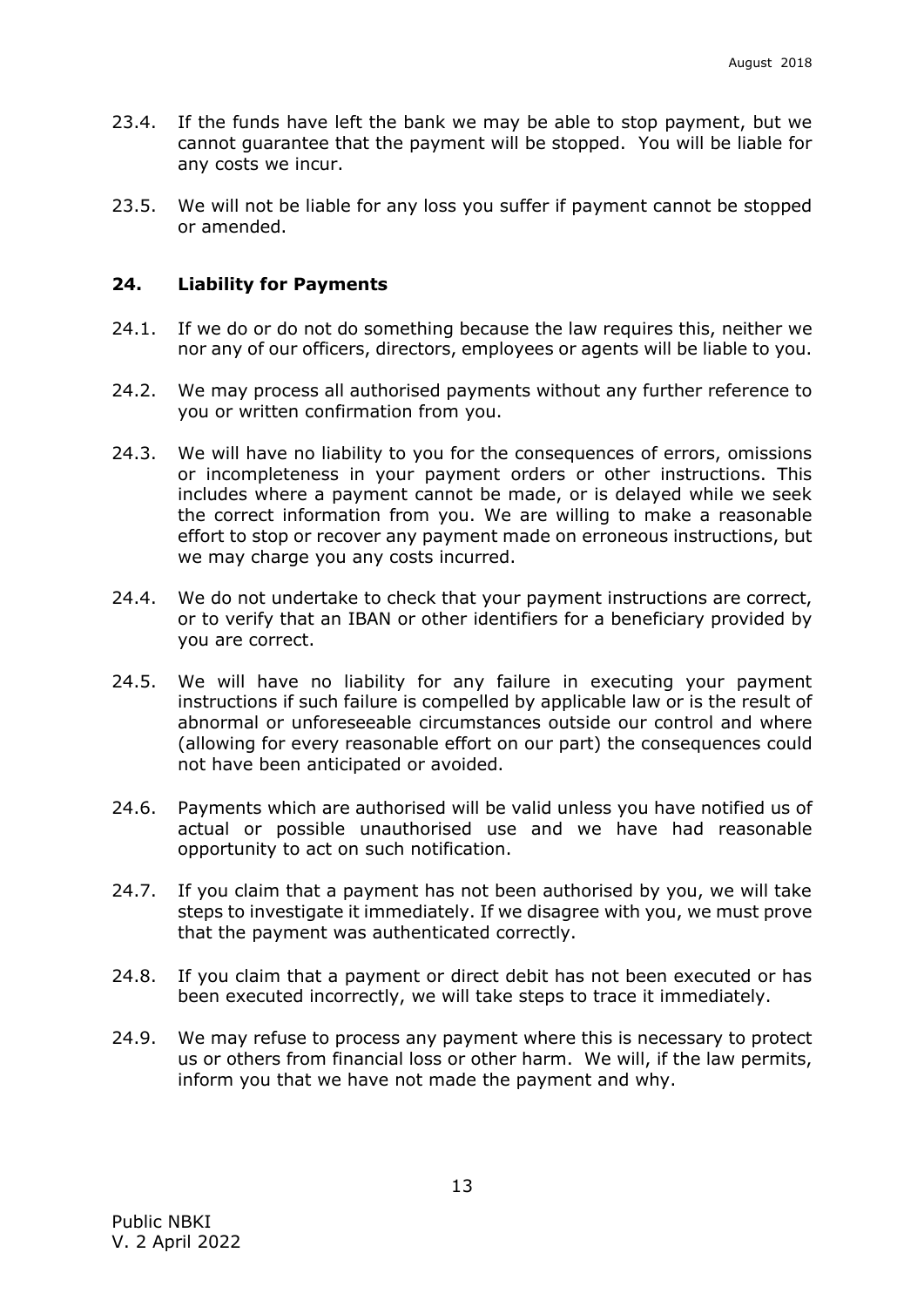- 24.10. If we process a payment for an incorrect amount which exceeds the correct payment amount we will restore the account to the position it would have been in if we had paid the correct amount.
- 24.11. If we permit an unauthorised payment after we have had reasonable time to act on a notice from you of actual or possible unauthorised use we will restore the account to the position it would have been in if we had not permitted the payment to be made.
- 24.12. We will not be liable to you if a payment is wholly or partly delayed or not processed or prevented as the result of:
	- 24.12.1. the operation of applicable laws and regulations;
	- 24.12.2. suspicion that the transaction relates to money laundering or crime or terrorism; or
	- 24.12.3. any other causes outside our control or which occur despite our reasonable precautions and efforts.

## <span id="page-14-0"></span>**25. Variation of these Conditions**

- 25.1. We may vary these Conditions.
- 25.2. These are the reasons why we may vary these Conditions:
	- $25.2.1$ To meet legal, financial and regulatory requirements;
	- $25.2.2.$ To take account of any corporate reorganisation by NBK or NBKI;
	- $25.2.3$ To reflect a change in market conditions or the overall cost of providing our products or services (or both) to you;
	- $25.2.4$ To reflect a change in technology or to cover a development change in our products or services;
	- $25.2.5$ To make them clearer; or
	- $25.2.6$ If we reasonably believe there is any other valid reason to make a change.
- 25.3. If the variation is clearly to your advantage we may make it immediately and without giving you notice.
- 25.4. Unless Condition 25.3 applies all proposed changes will be advised by means of writing to you at least two months before the date when they are to take effect.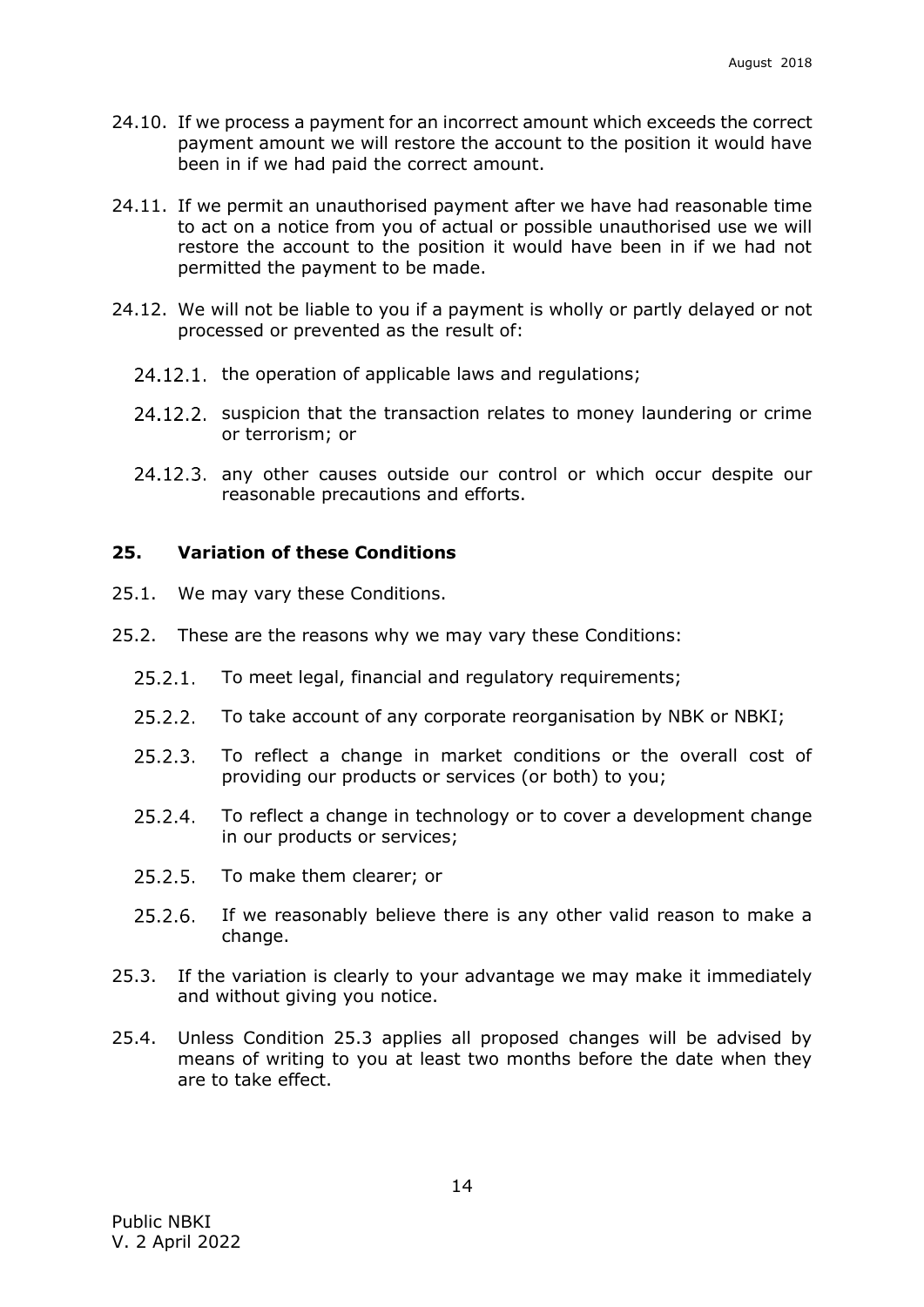25.5. If you continue to use NBKONLINE after any variation comes into force this will be treated as your acceptance of the variation of Conditions.

## <span id="page-15-0"></span>**26. Duration and Termination**

- 26.1. Your NBKONLINE registration shall remain in effect until terminated either by you or by us in accordance with the terms of these Conditions.
- 26.2. You have the right to terminate your NBKONLINE registration at any time. Any instruction to terminate your NBKONLINE registration must be made in writing.
- 26.3. Terminating your NBKONLINE registration will not have the effect of cancelling payments or transfers still being processed or of reversing transaction charges already incurred.
- 26.4. If you terminate your NBKONLINE registration you may reapply to use the service subsequently.
- 26.5. We can terminate your NBKONLINE at any time, either having provided you with two months' prior notice or immediately if we suspect fraud or illegal use of the account.
- 26.6. All the provisions of these Conditions will remain in full force after termination in respect of any matter connected with NBKONLINE which has not been completed or resolved at termination. Any obligations and liabilities incurred by either you or us before termination will survive termination.

## <span id="page-15-1"></span>**27. Complaints**

27.1. Condition 22 (Complaints) of the Conditions for Deposit and Current Accounts deals with Complaints and is applicable in respect of any complaint relating to NBKONLINE.

#### <span id="page-15-2"></span>**28. Governing Law**

28.1. These Conditions will be governed by the laws of England and Wales. You and we agree to submit to the non-exclusive jurisdiction of the English courts. You agree to us conducting debt recovery and other proceedings in any jurisdiction in which you may be resident from time to time.